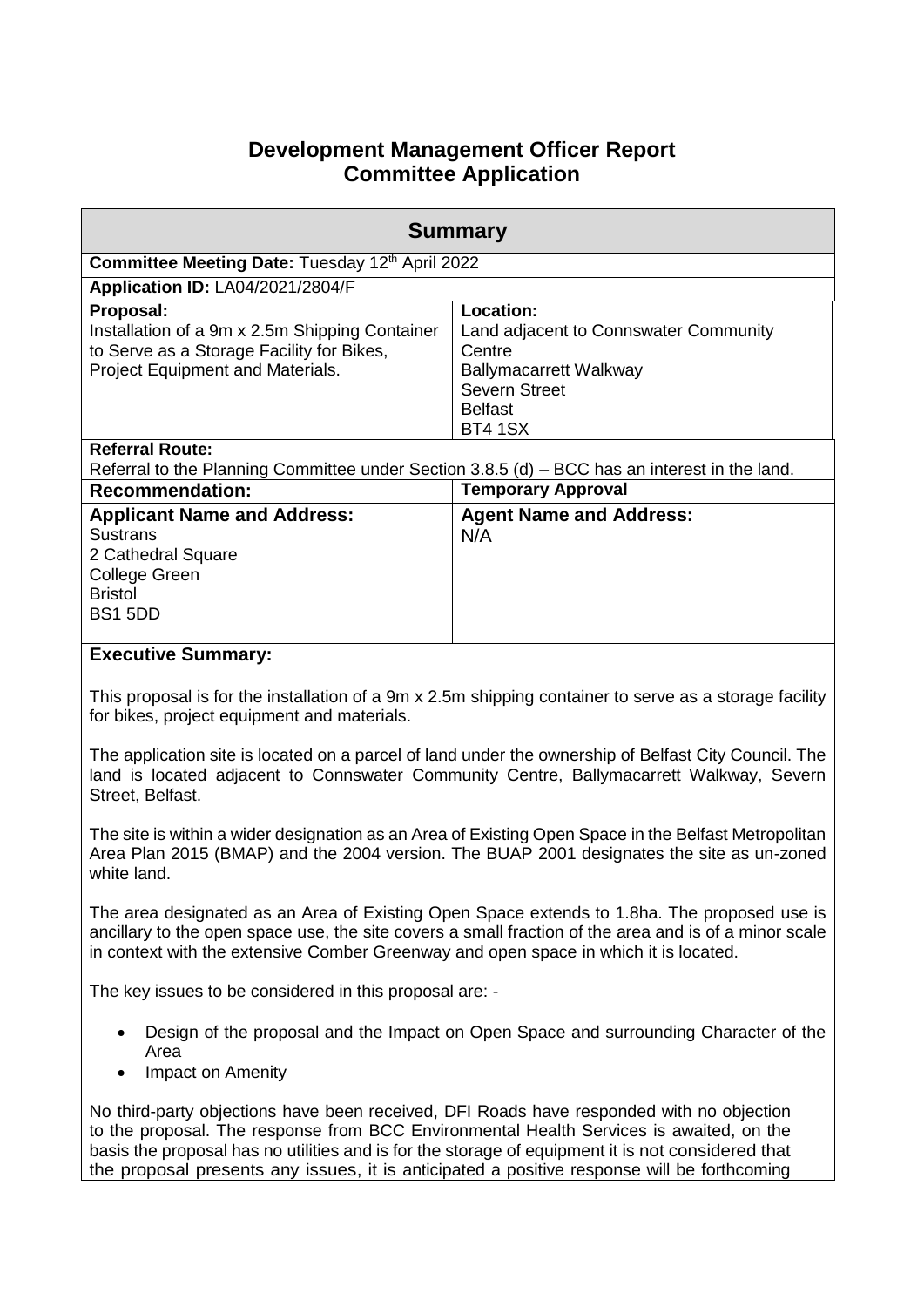and amenity issues can be adequately addressed via conditions. Their response will be reported as an update to committee.

The site is near the CS Lewis Square, which was designated as white land and now provides a much-used public open space and acts as a vital linkage between the adjacent linear parks at Severn Street through to the Newtownards Road and the wider Comber Greenway.

The temporary use of a small area of unused land to facilitate a shipping container in the short term is considered acceptable and will not result in a negative impact on the provision of open and recreational space to the area.

Given the nature, form, and materials of shipping containers, and the purpose of this container to store project materials and equipment, it is recommended that it is removed after a period of 2 years and a more permanent storage solution for the bikes, more fitting to the context is found.

#### **Recommendation: Temporary Approval for 2 years**

Having had regard to the development plan, relevant planning policies, and other material considerations, it is considered on balance that the proposal should be approved. Planning permission is therefore recommended for approval for a temporary period of 2 years with delegated authority given to the Director of Planning and Building Control to finalise the wording of conditions.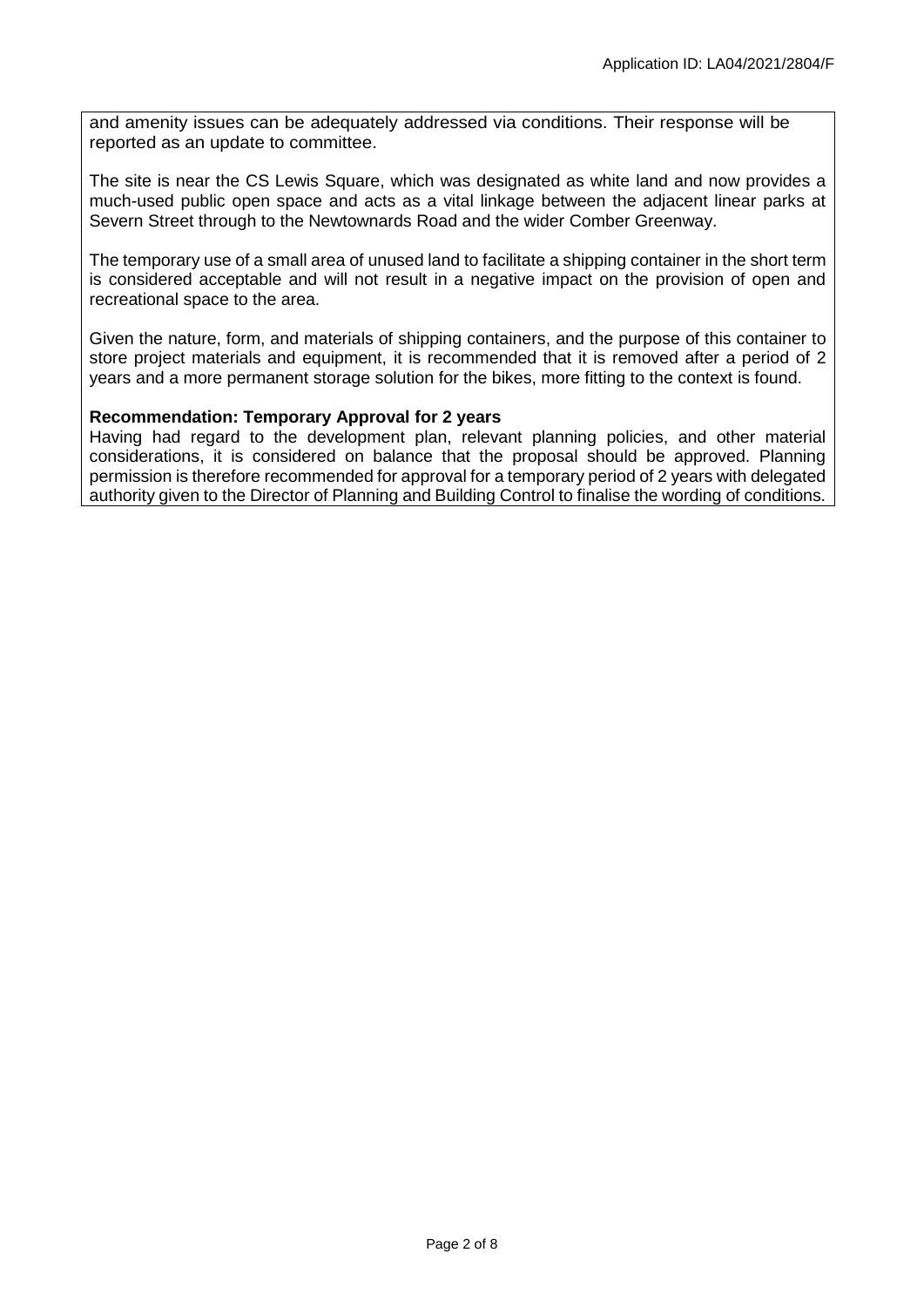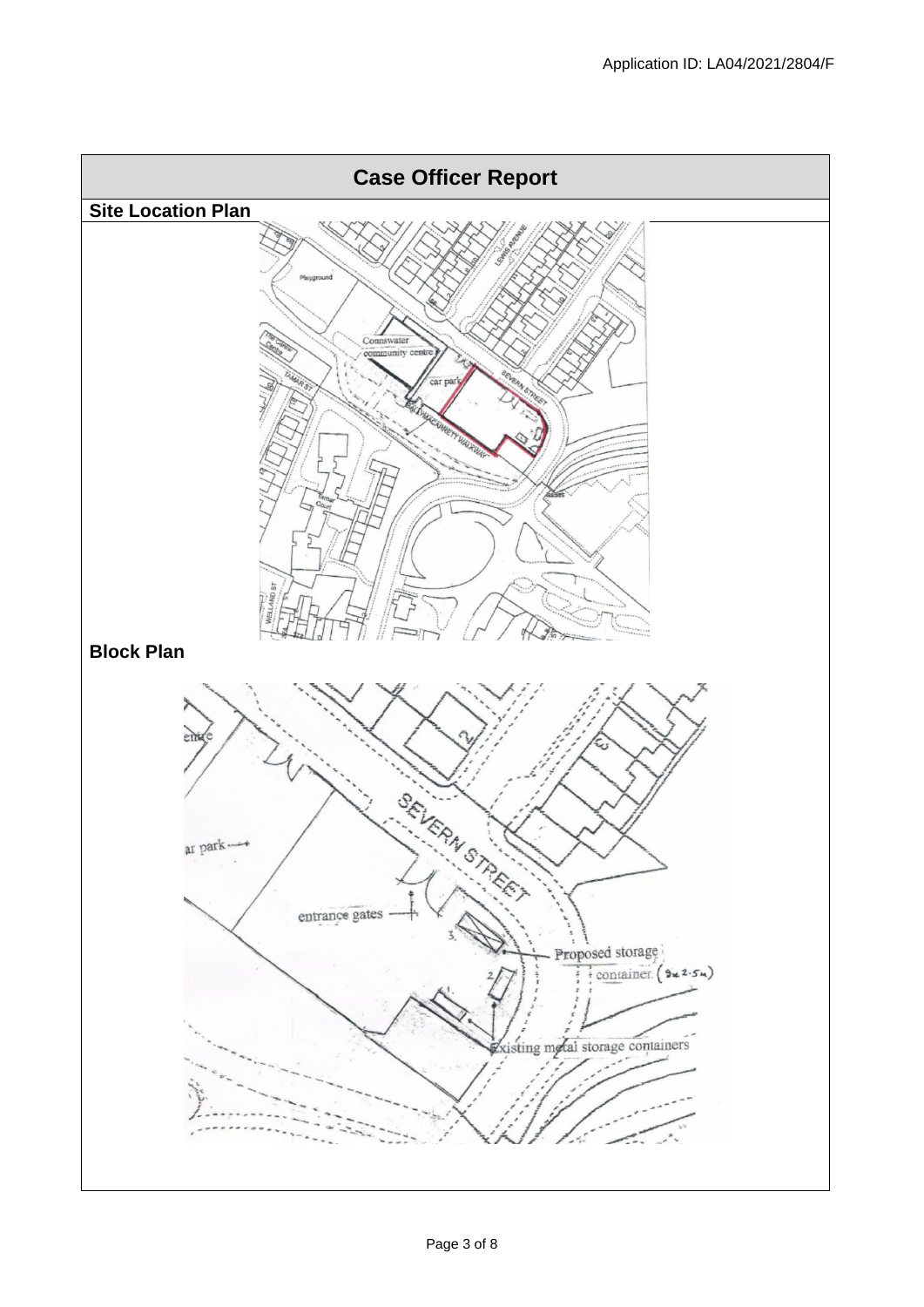| <b>Consultations:</b>            |                                 |                       |                          |
|----------------------------------|---------------------------------|-----------------------|--------------------------|
| <b>Consultation Type</b>         | <b>Consultee</b>                |                       | <b>Response</b>          |
| Statutory                        | DFI Roads - Hydebank            |                       | No objections            |
| Non-Statutory                    | <b>BCC Environmental Health</b> |                       | <b>Awaiting Response</b> |
| <b>Representations:</b>          |                                 |                       |                          |
| Letters of Support               |                                 | None Received         |                          |
| Letters of Objection             |                                 | None Received         |                          |
| Number of Support Petitions and  |                                 | No Petitions Received |                          |
| signatures                       |                                 |                       |                          |
| Number of Petitions of Objection |                                 | No Petitions Received |                          |
| and signatures                   |                                 |                       |                          |
| <b>Summary of Issues</b>         |                                 |                       |                          |

#### **Summary of Issues**

The key issues to be considered are:

- Design of the proposal and the Impact on Open Space and surrounding Character of the Area
- Impact on Amenity

# **Characteristics of the Site and Area**

# **1.0 Description of the Proposed Development**

Planning permission is sought for the Installation of a 9m x 2.5m Shipping Container to Serve as a Storage Facility for Bikes, Project Equipment and Materials.

# **2.0 Description of Site**

The site is located at lands adjacent to and south east of Ballymacarrett Community Centre, between Severn Street and Ballymacarrett Walkway, Belfast. The site is currently an area of hardstanding having been used previously to temporarily facilitate the wider works to the Greenway. The site is bounded by a metal palisade fence, approximately 2.4m.

The site is designated as an area of Existing Open Space as outlined in dBMAP.

The immediate area North of the site is residential, to the South of the site is CS Lewis Square used as public open space. The wider area is largely residential characterised by semi-detached dwellings, beyond that is commercial and retail with various other mixed-use facilities along the Newtownards Road.

# **Planning Assessment of Policy and Other Material Considerations**

### **3.0 Site History**

LA04/2019/2990/F - Lands adjacent to and south east of Ballymacarrett Community Centre, between Severn Street and Ballymacarett Walkway, Belfast BT4 1SX - Change of Use of land from derelict hardstand to replacement car park, new access/egress via Severn Street and Boundary treatment – Permission Granted - 02.07.2020.

Z/2008/0795/F - Lands extending from Victoria Pk to Cregagh Glen inc. parts of Cregagh Rd, Castlereagh College Loop River Pk, Castlereagh Rd, Beersbridge Rd, Newtownards Rd, Sydenham Bypass, & lands in between. Also inc. lands extending from Beersbridge Rd to C -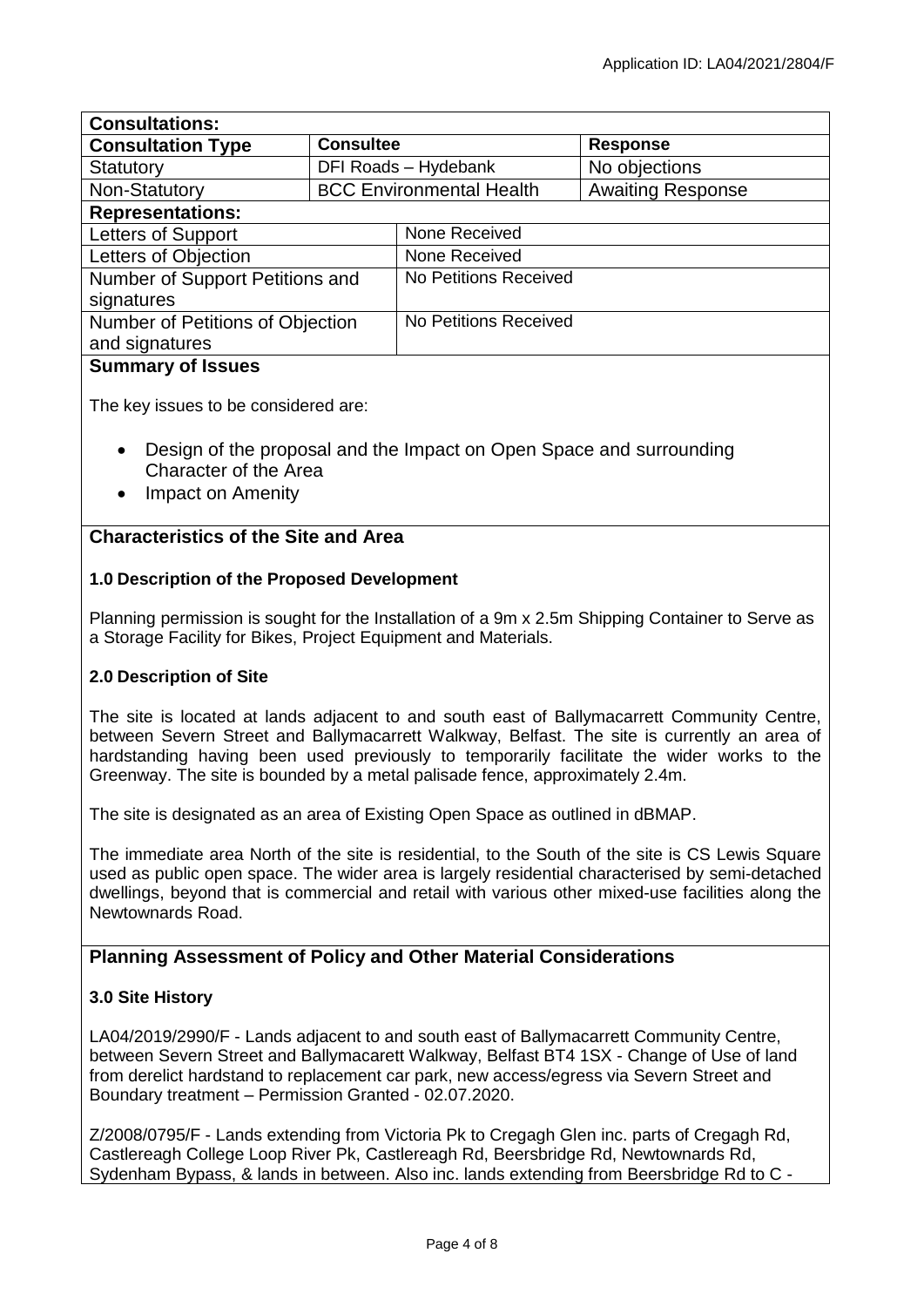Variation of conditions 5 and 6 of planning approval Z/2007/0350/F - Proposed Connswater community greenway (a linear park) following the course of the Connswater, Loop and Knock rivers. This includes walkways, pedestrian crossings and cycle ways; landscaping, and allotments; bio-remediation of the river including limited realignment, cross section re-profiling, riffles, cascades, attenuation pools and reed beds, several minor footbridges across the river and 3 No. landmark foot and cycle bridges; street furniture, lighting, cycle stands, interpretation boards and CCTV; fencing and gates; limited car parking to provide disabled access to greenway and rationalisation of car parking at Holywood Arches and installation of weir infrastructure at entrance to Victoria Park- an extension to the time period for the preparation of baseline surveys and an ecological management plan for the Connswater community greenway – Granted.

# **4.0 Policy Framework**

- Belfast Urban Area Plan 2001
- Draft Belfast Metropolitan Area Plan 2004 & 2015 The extant Development Plan is the BUAP. However, given the stage at which the Draft BMAP had reached pre-adoption through a period of independent examination, the policies within the Draft BMAP still carry weight and are a material consideration in the determination of planning applications. The weight to be afforded is a matter of judgement for the decision maker. Given the advanced stage that Draft BMAP had reached including modification after independent examination, the most recent version of Draft BMAP is considered to hold significant weight
- Belfast Local Development Plan Draft Plan Strategy 2035 The Belfast Local Development Plan Draft Plan Strategy 2035 will guide future planning application decision making to support the sustainable spatial growth of the city up to 2035. The draft Plan Strategy has been subject to examination by the Planning Appeals Commission and the Council has been provided with a copy of their Report, together with a Direction from the Department for Infrastructure in relation to additional required steps before it can be adopted. Paragraph 1.10 of the Strategic Planning Policy Statement (SPPS) states that a transitional period will operate until such times as a Council's Plan Strategy has been adopted. Accordingly, whilst the Draft Plan Strategy is now a material consideration it has limited weight until it is adopted and during this transitional period existing policies will be applied including the SPPS and relevant PPSs.
- Strategic Planning Policy Statement for Northern Ireland (SPPS)
- Planning Policy Statement 3: Access, Movement and Parking
- Planning Policy Statement 8: Open Space, Sport and Outdoor Recreation

### **5.0 Statutory Consultations**

Department for Infrastructure Roads Service (DFI) - No objections

### **6.0 Non-Statutory Consultations**

BCC Environmental Health Services – Awaiting Response

### **7.0 Representations**

The application was neighbour notified and advertised in local press. No comments have been received.

#### **8.0 Other Material Considerations**  None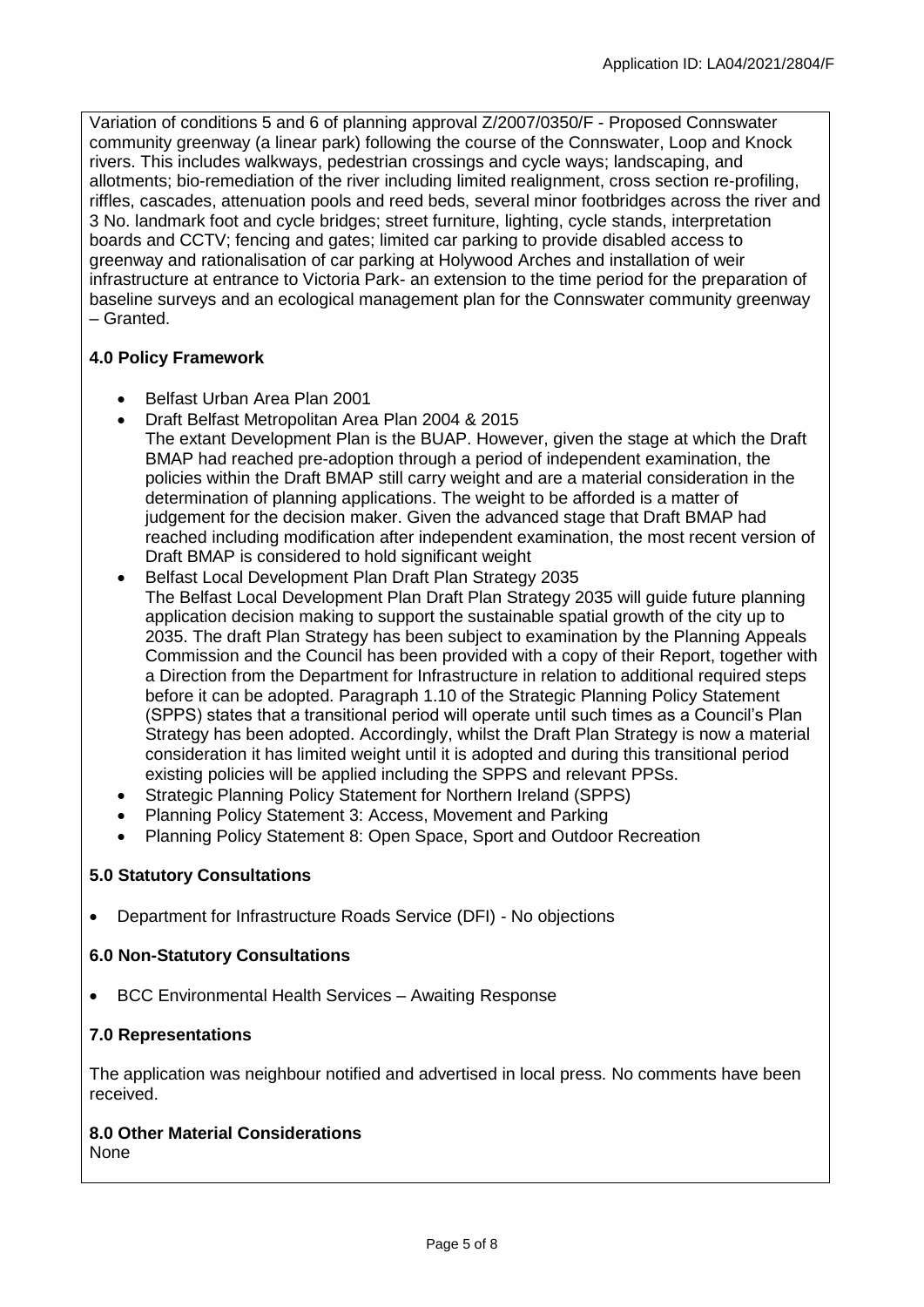#### **9.0 Assessment**

- 9.1 The key issues to be considered are:
- Design of the proposal and the Impact on Open Space and surrounding Character of the Area
- Impact on Amenity

### **Design of the proposal and the Impact on Open Space and surrounding Character of the Area**

Planning permission is sought for the installation of a 9m x 2.5m shipping container to serve as a storage facility for bikes, project equipment and materials.

The existing site is an enclosed vacant parcel of land owned by Belfast City Council. The site is bound by a 2.4m metal palisade fencing. The site currently has hardstanding as its surfacing which will facilitate the shipping container. The site is accessed by a large gate opening onto Severn Street. Whilst the container is minor in size and will be contained within this enclosed area, its permanent retention would not be acceptable, as shipping containers are of a form and material that would be inappropriate in this designated open space location if retained permanently. If Committee is minded to approve, a condition is recommended to ensure removal after 2 years and a more permanent alternative storage solution should be found for the bikes to be stored.

The immediate area surrounding the site is characterised as largely residential with housing developments present North of the site and to the South. The site is near the CS Lewis Square, which was designated as white land and now provides a much-used public open space and acts as a vital linkage between the adjacent linear parks at Severn Street through to the Newtownards Road and the wider Comber Greenway.

Given the gain of Lewis Square in the immediate locality, the temporary use of a small area to facilitate a shipping container to store equipment and materials ancillary with recreational use in the short term, is considered to result in no detrimental impact on the provision of open and recreational space to the area.

Policy OS1 – Protection of Open Space applies to all areas of existing open space and states that the development will not be permitted if it would result in a loss of open space. It is considered that the proposal will not result in an overall loss of open space and will maintain and extend an existing recreational function through the operation of the charity Sustrans for necessary short term storage. The proposal is considered acceptable in principle as a temporary solution. The proposal complies with the development plan, SPPS and PPS8.

### **Impact on Amenity**

In respect of visual impact, the proposal seeks to install a shipping container on land comprising a derelict hardstanding area. There exists a boundary fence surrounding the site and a vehicular access point onto Severn Street. There are 2No smaller metal storage containers on the site which have been present since approximately 2019, these containers appear to be related to the ongoing construction associated with the Connswater Community Greenway and the new Walkway Community Centre.

The introduction of the proposed shipping container is not considered to cause an unacceptable impact on the visual amenity of the site or the residential amenity of neighbours. The proposal will not have any utilities connected and will be used for storage purposes for a temporary basis which will not result in unacceptable noise, nuisance, or disturbance to nearby residential properties.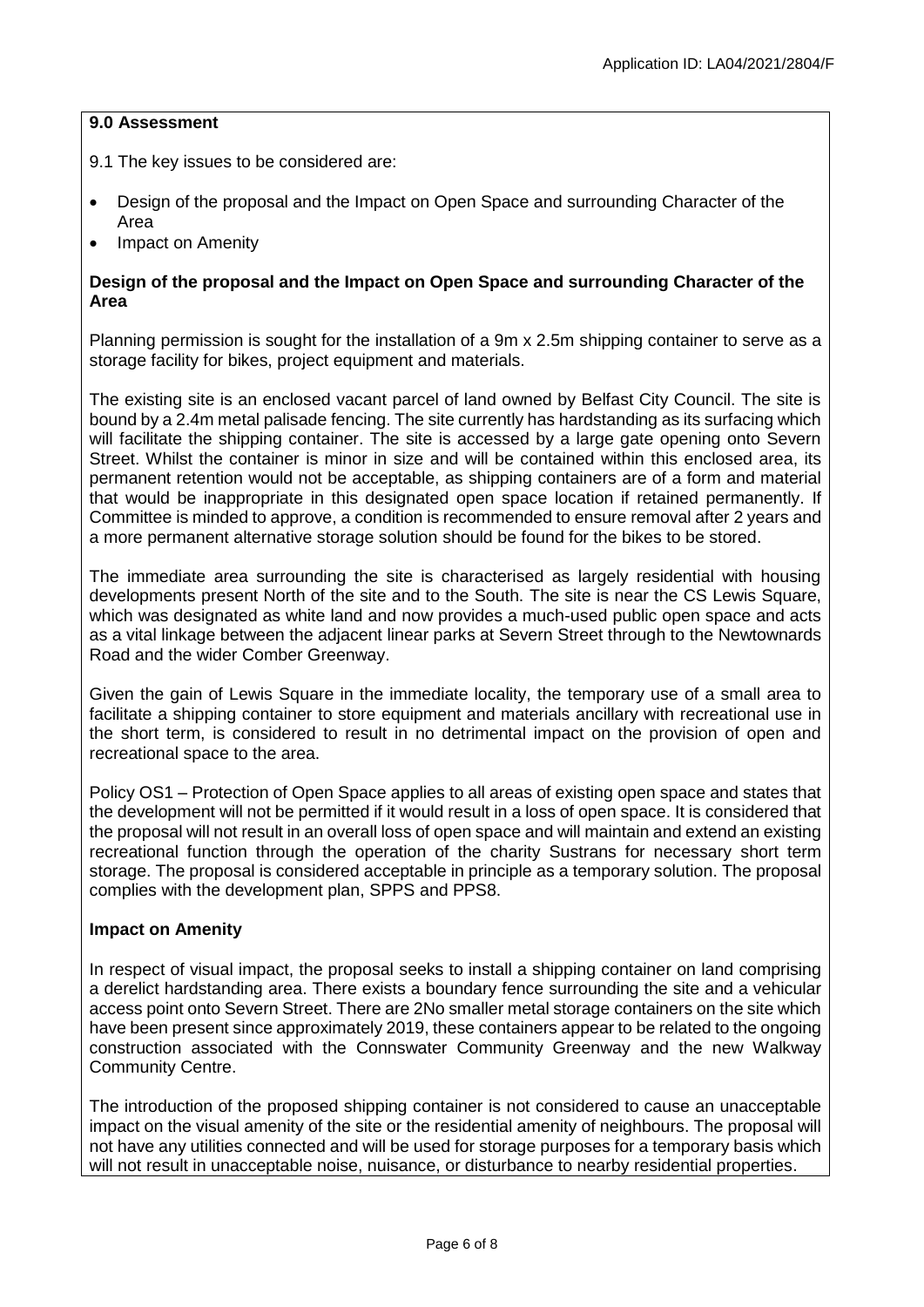The proposal is considered to comply with prevailing policy with respect to amenity.

### **Other Considerations**

DFI Roads have been consulted on this application and have offered no objection.

### **Neighbour Notification Checked:** Yes

#### **Summary of Recommendation:**

The proposed development is acceptable on a temporary basis, there will be no adverse impacts on residential amenity. No objections or representations have been received. Considering all relevant information, including current planning policy and previous relevant histories temporary approval is recommended.

It is recommended that planning permission is granted with delegated power given to the Director of Planning and Building Control to finalise conditions.

#### **Conditions:**

1. This approval is temporary for a period of 2 years from the date of this decision notice. The shipping container and all associated fittings must be removed within 4 weeks of the end date of this permission.

Reason: The structure proposed is of a temporary form and material that would impact the site and area if retained permanently.